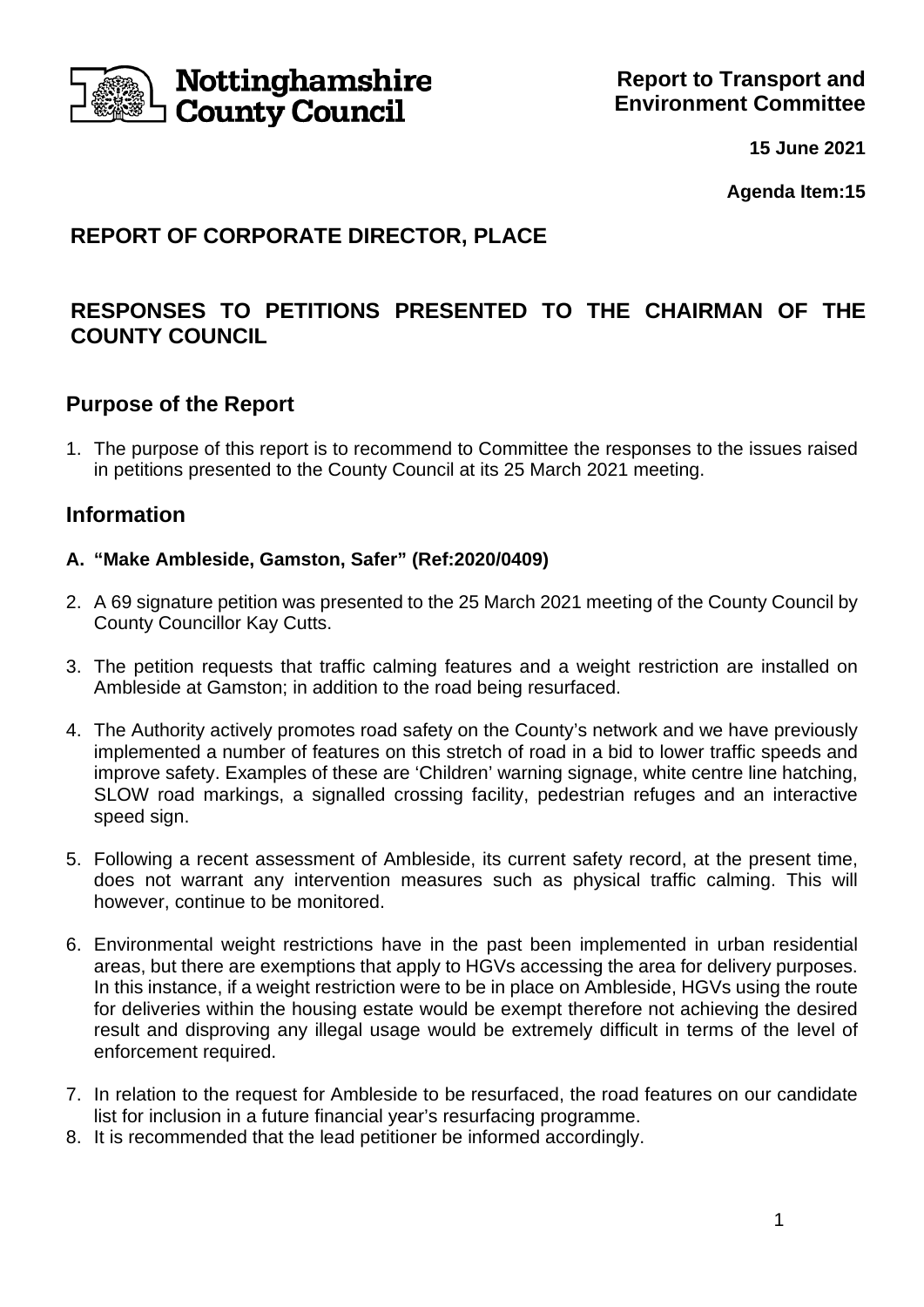### **B. Trial Road Closure in West Bridgford (Ref:2020/0411)**

- 9. A 22 signature petition was presented to the 25 March 2021 meeting of the County Council by Councillor Jonathan Wheeler requesting a trial closure for through traffic on Devonshire Road at West Bridgford.
- 10.The petition has been raised by local residents who have concerns regarding the volume and speed of traffic that utilises the road, conflict of two way traffic due to the presence of the railway bridge; in addition to safety worries for cyclists that use this route. Residents also feel that closing the road will encourage locals to walk or cycle, instead of using their cars.
- 11.Nottinghamshire County Council takes road safety very seriously and has consistently invested in highway improvements in a bid to reduce accidents and increase safety on the County's network for drivers, pedestrians and cyclists.
- 12.The Authority are unable to accede to the closure requested, as Devonshire Road provides one of only two points south of Melton Road where the highway crosses the former railway line and its closure would cause significant severance to cyclists, as well as other road users. It would also have significant adverse impacts on the Melton Road and Musters Road junction. In addition, a closure would also cause difficulties for vehicles, due to the lack of turning area available on the road and the inability to create such an area.
- 13.The Authority have however previously implemented features on this road in a bid to lower traffic speeds. For example, a mandatory 20mph speed limit was recently introduced in order to incorporate the road in our strategic cycle network. This is in addition to 'children' warning signage incorporating a 'school' plate. We will however, undertake a traffic count to monitor the effectiveness of these measures.
- 14.It is recommended that the lead petitioner is informed.

### **C. Resurfacing Surgeys Lane (Ref:2020/0413)**

- 15.A 162 signature petition was presented to the 25 March 2021 meeting of the County Council by Councillor Michael Payne requesting that Surgeys Lane in Arnold is fully resurfaced as a matter of urgency.
- 16.The petition states that Surgeys Lane is a thoroughfare to hundreds of homes in Arnold and also serves as part of a major bus route meaning it is subject to a high volume of vehicular traffic. It also states that Surgeys Lane is covered in a patchwork quilt of repairs and potholes and seriously defected at intervals along it's entire stretch.
- 17.The most recent condition survey of the County's Unclassified road network has shown that resurfacing work is required on some major sections of Surgeys Lane. All sites are assessed for a variety of observed damage, including cracking, rutting, subsidence, patching, crazing (so-called 'crocodile cracking'), chipping loss and general ride quality. All sites which required work will be subsequently prioritised (assessed against similar sites) and priority given to those locations which already attract a significant amount of reactive maintenance (potholes) and provide the highest usage (measured by traffic counts, bus routes, number of commercial, retail and domestic properties) along with their amenity value in terms of the location of schools, health centres, emergency services and so on.
- 18.This is not to say that those streets which do not have high amenity value or usage are simply left behind as the process requires us to strike a balance between the percentage of the site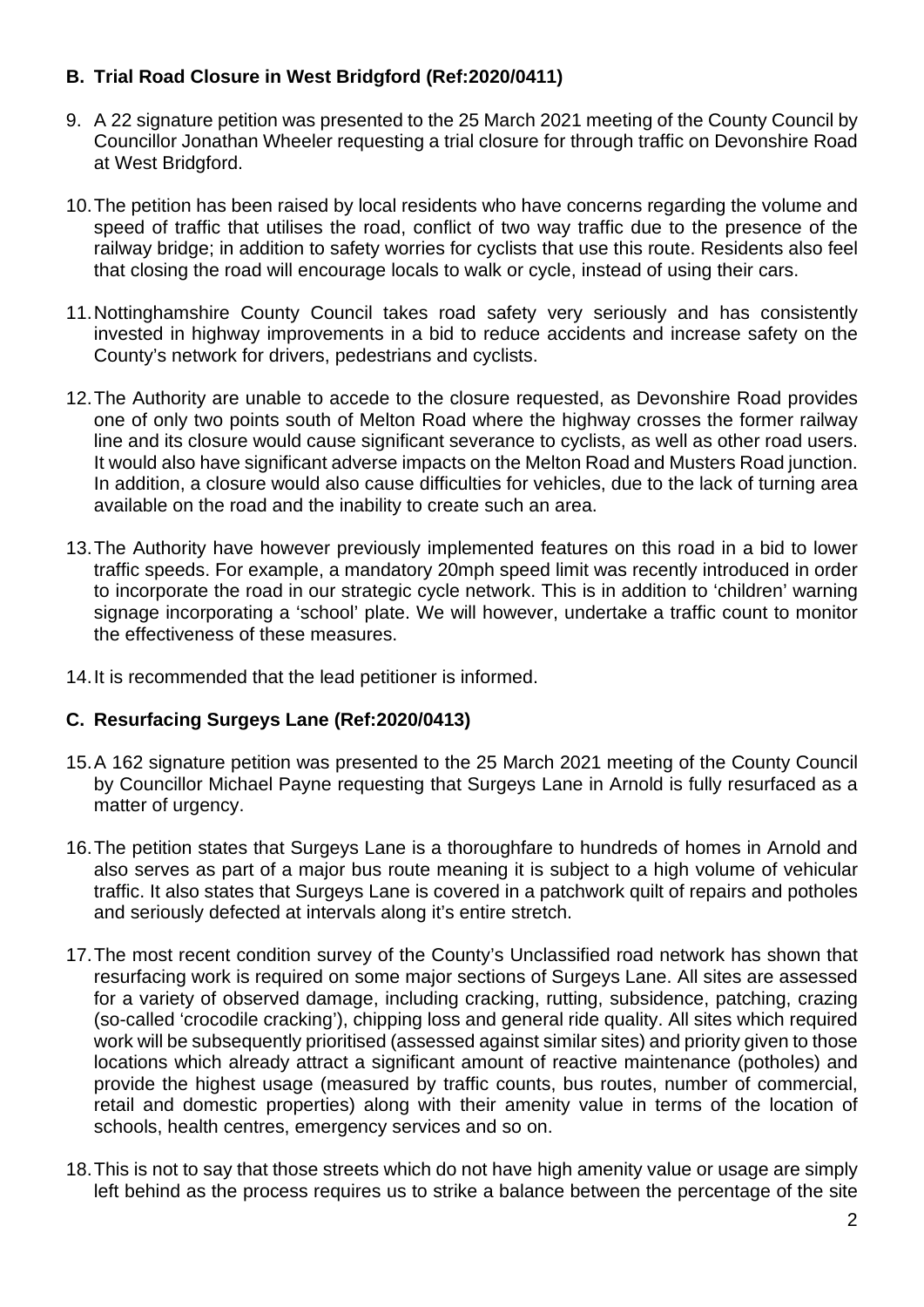which is in poor condition alongside the overall usage. Lower amenity sites will still score highly if the overall condition is poor enough.

- 19.Surgeys Lane does not currently feature in the Capital Maintenance Programme for 2021/22, however, it may still be near the top of the prioritised listings once the process is completed. It should be borne in mind that the prioritisation of all sites is the only fair way in which the County Council is able to allocate available funds to the correct sites, in the correct order.
- 20.Until such time as Surgeys Lane can be resurfaced, it will continue to be inspected regularly and any safety defects attended to in line with the County Council's 'Highway Inspection & Risk Manual'
- 21.It is recommended that the lead petitioner is informed.

### **D. Request to fully resurface Lodge Farm Lane in Redhill (Ref:2020/0414)**

- 22.A 59 signature petition was presented to the 25 March 2021 meeting of the County Council by Councillor Michael Payne requesting that Lodge Farm Lane in Redhill is fully resurfaced as a matter of urgency.
- 23.The petition states that Lodge Farm Lane is a thoroughfare to hundreds of homes in Redhill and subject to a high volume of vehicular traffic, covered in a patchwork quilt of repairs and potholes and seriously defected at intervals along it's stretch.
- 24.The most recent condition survey of the County's Unclassified road network has shown that resurfacing work is required on Lodge Farm Lane. The worst section appears to be the opening 280m or so from Redhill Road up to Houldsworth Rise. All sites are assessed for a variety of observed damage, including cracking, rutting, subsidence, patching, crazing (socalled 'crocodile cracking'), chipping loss and general ride quality.
- 25.All sites which required work will be subsequently prioritised (assessed against similar sites) and priority given to those locations which already attract a significant amount of reactive maintenance (potholes) and provide the highest usage (measured by traffic counts, bus routes, number of commercial, retail and domestic properties) along with their amenity value in terms of the location of schools, health centres, emergency services and so on. This is not to say that those streets which do not have high amenity value or usage are simply left behind as the process requires us to strike a balance between the percentage of the site which is in poor condition alongside the overall usage. Lower amenity sites will still score highly if the overall condition is poor enough.
- 26.Lodge Farm Lane does not currently feature in the Capital Maintenance Programme for 2021/22, however, it may still be near the top of the prioritised listings once the process is completed. It should be borne in mind that the prioritisation of all sites is the only fair way in which the County Council is able to allocate available funds to the correct sites, in the correct order.
- 27.Until such time as Lodge Farm Lane can be resurfaced, it will continue to be inspected regularly and any safety defects attended to in line with the County Council's 'Highway Inspection & Risk Manual'.
- 28.It is recommended that the lead petitioner is informed.
- **E. Request for a pedestrian crossing on Wellin Lane, Edwalton (Ref:2020/0412)**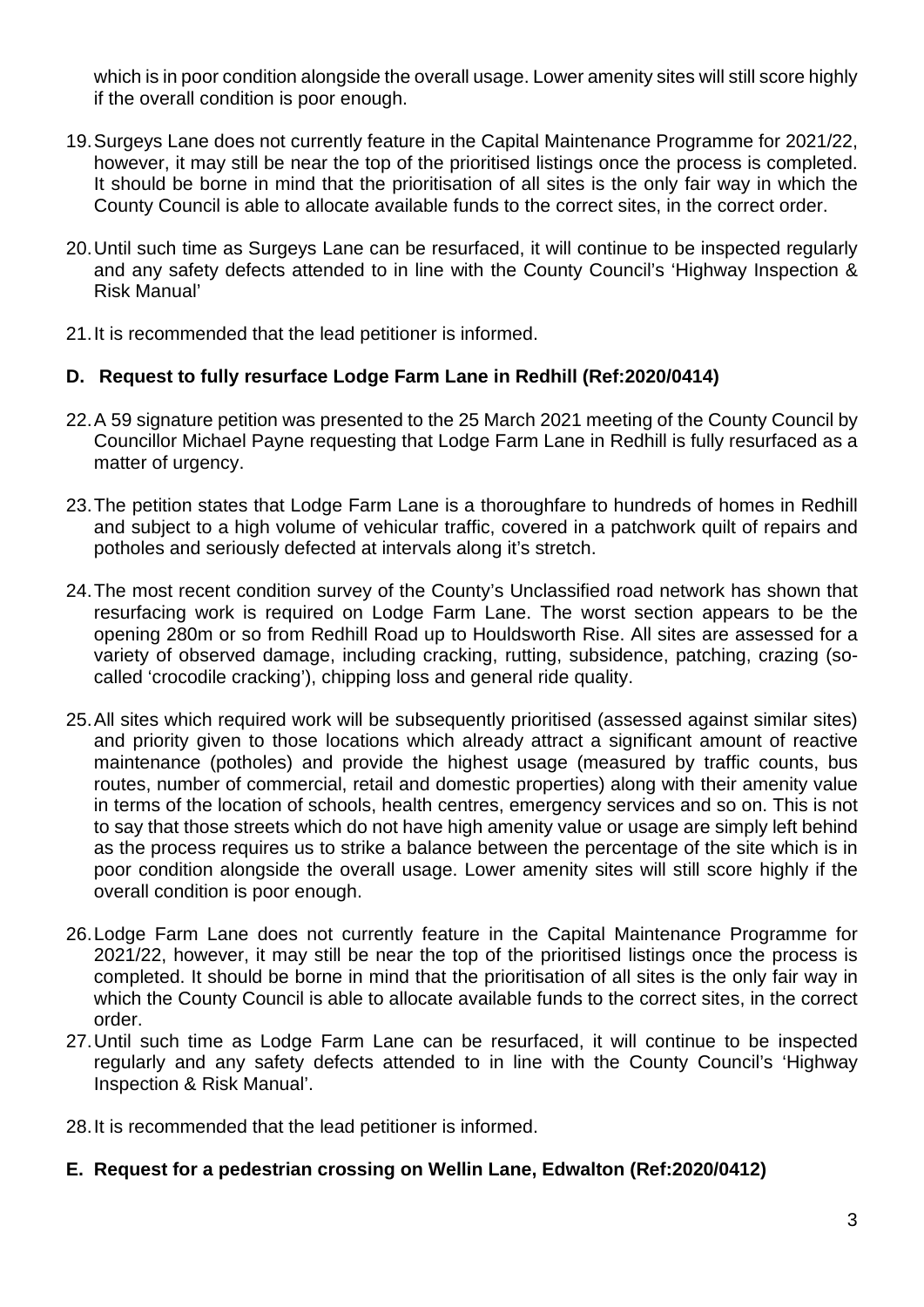- 29. A 342 signature petition was presented to the 25 March 2021 meeting of the County Council by Councillor Jonathan Wheeler requesting the installation of a zebra crossing on Wellin Lane, Edwalton near Edwalton Primary School.
- 30.Wellin Lane has a school crossing patrol site near the school but unfortunately the site has been vacant for some time. A school crossing patrol, operating at the start and end of the school day, is still considered to be the most appropriate form of crossing to help Edwalton Primary School pupils cross at this location. Via EM Ltd has therefore worked with the school and advertised locally around the site and on its website, but have so far been unsuccessful in finding a replacement patrol. In the future Via EM Ltd are looking to develop a technique using social media adverts targeted at local areas, key demographics and times of day. In the meantime Via EM Ltd will look to include the school patrol position in their next round of recruitment advertising.
- 31.The County Council receives far more requests for pedestrian crossings (such as puffin or zebra crossings) than it is able to fund and therefore requests for crossings are prioritised based on the number of people crossing, the volume of traffic and other relevant factors such as accident history at a proposed location so that the available funding helps the greatest number of people. For road safety reasons formal crossings are also currently only installed where they are used by pedestrians throughout the day.
- 32.A pedestrian and traffic survey will therefore be undertaken to determine whether a pedestrian crossing at this location should be prioritised for future funding. At locations where formal crossings aren't provided, alternative measures are also considered to help overcome issues raised. The Council will therefore also carry out an assessment of the site to determine if there are alternative options to a formal crossing that could be considered for inclusion in a future years' highways programme.
- 33.It is recommended that the lead petitioner is informed.

## **Statutory and Policy Implications**

34.This report has been compiled after consideration of implications in respect of crime and disorder, data protection and information governance finance, human resources, human rights, the NHS Constitution (public health services), the public sector equality duty, safeguarding of children and adults at risk, service users, smarter working, sustainability and the environment and where such implications are material they are described below. Appropriate consultation has been undertaken and advice sought on these issues as required.

# **RECOMMENDATIONS**

It is recommended that:

- 1) the proposed actions be approved, and the lead petitioners be informed accordingly;
- 2) the outcome of Committee's consideration be reported to Full Council.

**Adrian Smith Corporate Director, Place**